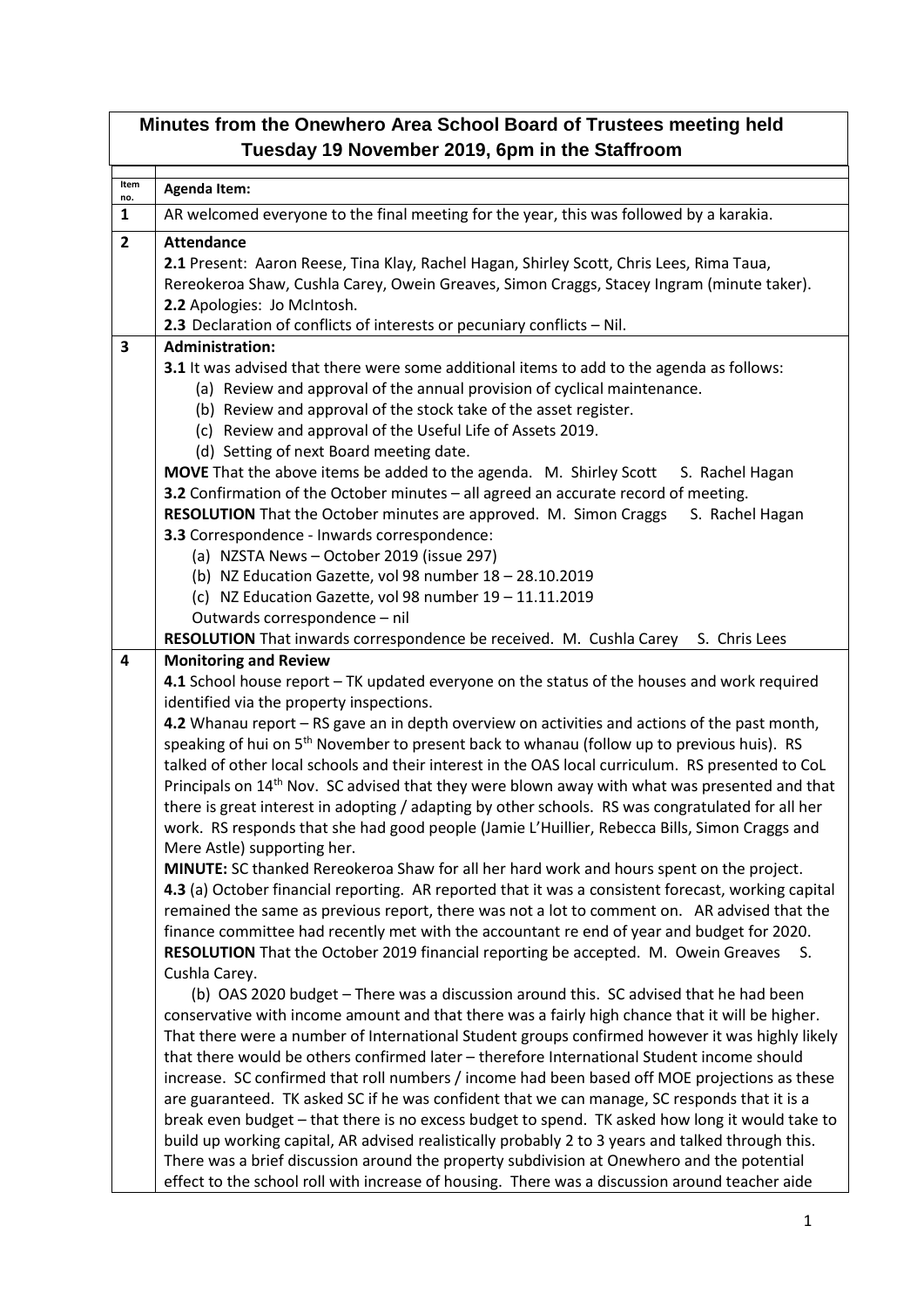funding and the sources this comes from along with bulk grant. AR advised that RB has done great work with obtaining funding where possible. There was a discussion around the spend/budget related to teacher aides and how this compares to other schools. There were a couple of ledgers that were underspent for 2019 queried and why that amount had been budgeted for if the funds weren't required, SC gave context around this.

AR asked if any members had any questions regarding the final version of the budget which had been distributed to everyone. There were none.

**RESOLUTION** That the final version of the OAS 2020 Budget be approved. M. Cushla Carey S. Rachel Hagan.

**4.4** Policies for Assurance by Principal.

- (a) Teacher certification and police vetting SC assured policy.
- (b) Length of School Year this was assured, SC advised that there will need to be amendments made to the teacher only days originally scheduled to be in line with new Collective Agreement requirements. It affects dates in term 3 and 4. There was a discussion around the day school had been closed earlier in the year due to power outage.
- (c) SUE SC assured and talked through process which ensures the school is compliant.
- (d) Evacuation Procedure/Emergency Kit policy compliance assured.
- (e) Risk Management SC highlighted that the board had highlighted changes to be made to this policy around hazard identification methods not being reflective of current practice however this wording had not changed in School Docs and needed to be addressed.

**4.5** Health & Safety reporting was tabled and SC asked if anyone had any questions. There was a discussion around the need for the caretaker's area to be fenced off and clarification around the budget which this would fall under given.

SC advised that there had been a school walk around to try and help identify items to work through and improve which would have an effect on the safe 365 index % which is currently sitting at 50%.

Questions were asked around the injury and incident report. SC advised that there had been a nasty head injury and that the parent had asked to review the actions taken by the school. SC advised that OAS had followed all of the policy requirements. The school had been questioned why an ambulance was not called and SC talked through this. SC spoke of the broken arm that happened at athletics day, advising that the Sports department were currently reviewing high jump procedures and that he would be checking with the teacher in charge of sport on Friday when he meets with the Sports department.

It was highlighted that the school grounds were looking dirty and SC was asked about the rubbish and litter throughout the school. SC talked through the process of how litter is collected. AR advised that the school needs to have the stance that it is not acceptable to litter and SLT to set the expectation around this so it is very clear that this is not tolerated.

**RESOLUTION** That the Health & Safety reporting be received. M. Chris Lees S. Tina Klay **4.6** Overnight & potentially hazardous activities / trip proposals were presented as follows:

- (a) Yr 10 camp Cycle trip (Hauraki rail trail) from 03/12/2019 to 06/12/2019. Submitted by Kiri Pengelly.
- (b) Yr 9 camp Moto moana camp from 03/12/2019 to 06/12/2019. Submitted by Jamie L'Huillier.
- (c) Kapa Haka trip to Cape Reinga from 15/12/2019 to 18/12/2019. Submitted by Kramer Ronaki.

AR asked what the recommendation to the Board from the Health & Safety committee was after reviewing the above. SC advised that the H&S committee had talked through, that all 3 had been reviewed at the meeting, along with risk and risk assessment and that the recommendation was to approve the trips. CL advised that this was not his recollection of the meeting and that there had been queries raised relating to a trip to be covered off, approval had not been given. CL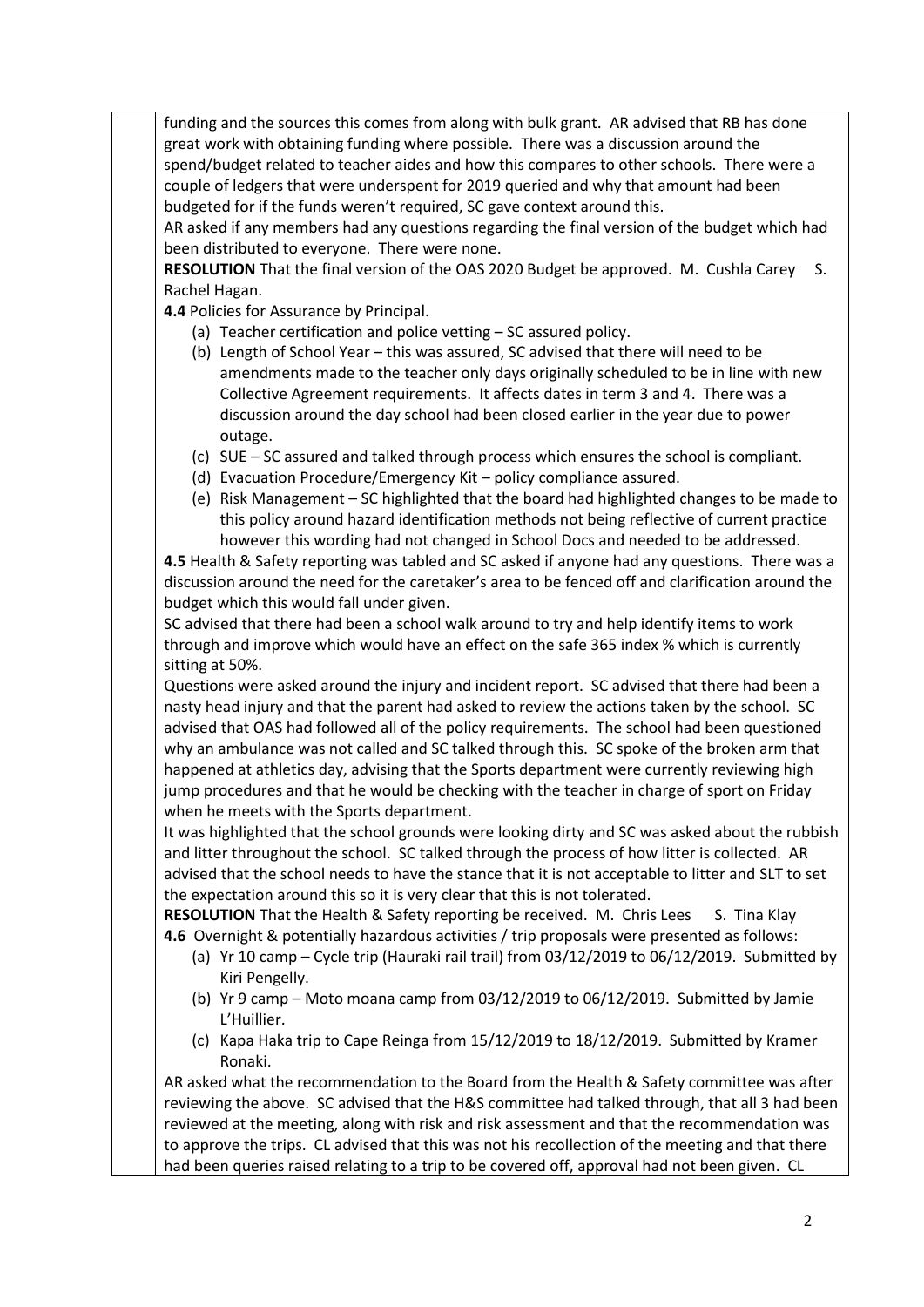continued that some details had been talked through by JL however no RAMs had been presented at the meeting to cover off in full in order to make an informed recommendation. There was discussion around the H&S meeting and the new process in which had been established by the board around approval of overnight and potentially hazardous activities. It was agreed that full documentation including RAMs were to be provided in order for a recommendation to be made.

**RESOULTION:** If the Board receive a recommendation from CL and JM that the above 3 trips are approved after they have reviewed the required documentation then the Board approve the trips to proceed. Until the Board receive this recommendation these trips are not approved. M. Owein Greaves S. Chris Lees

**4.7** Action list from October meeting.

- (a) SI confirmed that the Local Curriculum hui meeting detail for November had been distributed to Board members.
- (b) SC gave an update on the 'Careers' and 'Photocopying' financials having clarified status with VM about these 2 areas of concern.
- (c) SC confirmed that a review of the safe operating procedures would take place to ensure specifics for vehicle use (including quad bike) were well covered.
- (d) SC confirmed he had promoted hazard identification methods in the newsletter, along with advice around students not walking through staff carpark due the risk in doing so.
- (e) SC advised that there was no cap to users for the Safe 365 system.
- (f) SC advised that he has completed the draft Health Education curriculum statement for 2020 2021 in preparation for community consultation.
- (g) TK, AR & CL confirmed they had met to go through the staff survey results to pull together common themes.
- (h) SC advised that he had spoken to JL re loading school activity in the calendar for the start of the year. JL had confirmed he was fine to do this and had done for this year.
- (i) SC confirmed that he would be addressing the communication issues with the Sports department when they meet on Friday and outlining the expectation moving forward. SC added that he had some ideas on how to change a few things to take away from the sports department and put on to parents, this should create space for better communication from the department moving forward.
- (j) SC confirmed that the interview template had been amended to add a question around willingness to be involved in activities outside of the classroom and what might be of appeal to the candidate.
- (k) SC confirmed that he has started to share stories to give reassurance around student learnings through play based learning and student agency.
- (l) Bek Galloway report on play based learning and student agency was discussed. The Board had wanted to understand how it was implemented and working within school. A question was raised regarding the 'aim' being based around student wellbeing only and where was the educational achievement focus. SC talked through that it was a misconception, the programs were more about developing the ability to learn and that it fits in to both, it gives students choice, it improves their understanding of how they learn. TK noted that it talked of the wellbeing part but doesn't mention the learning aspect. There was a discussion around the format of the report, CL saying that the report did not have a clear statement with real interpretation of whether current status was good or bad and no measurable outcomes to help identify this. AR noted that the overview indicated that there was real inconsistency and asked around rollout of programs to staff. SC responded that some teachers had interpreted in their own way. There was a discussion around the professional development and that this should have been done earlier, AR stating that the Board's expectation was that there was guidance for staff to ensure that they are all singing from the same song sheet. SC talked of the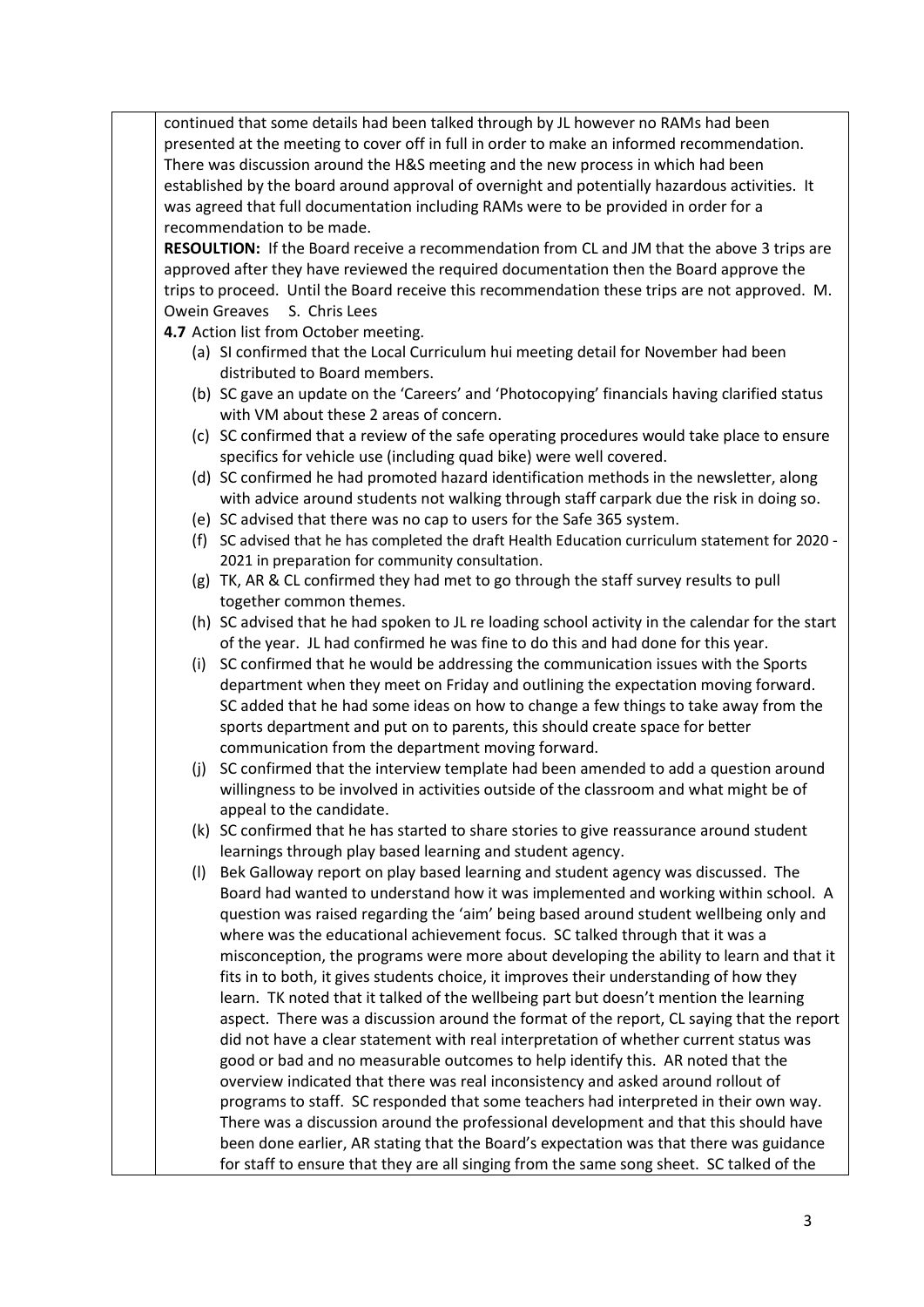teacher observations of each other, AR questioned if this was being documented. TK asked if SC felt that the teachers in the junior school could articulate the model and approach, SC responded that we would find some variability but there was more consistency this year than last year. TK asked what supports were there to reduce this variability.

There was a discussion around the need for cohesiveness through schooling and talked around this, and how do we ensure this happens, how do you ensure so the teacher knows and can carry on the learning journey effectively. SC responds that the conversations are happening, they are just not written down at present. There was a discussion around the need for documenting more. AR referred to the implementation of play based learning and student agency, saying that this should have been done before the journey was started. SC responded that you don't always know. AR highlighted the importance of having a plan and then modifying as you learn. SC talked about the initial plan and how this changed and then Bek Galloway was brought in. It was noted that the plan in the report for 2020 lacked important information - ie: timeframes for any of the activity, when was this being actioned, what were the expected outcomes for each of the actions – what will be achieved, how will it be reported on etc. The Board would like to understand this.

It was highlighted that there had been concerns from parents about these programs. TK adding that there had been no real pathway of where we are headed and where we want to get to communicated which didn't help. TK asked SC when he would be able to share key outcomes and what this looks like. SC responds that it's a long process, that he couldn't say a definite timeline but suggested the end of next year that there would be a lot more documentation in place. TK highlighted that it was important for the Board to understand key outcomes and deliverables of outcomes. And that a documented plan helps to show progression through key milestones. AR highlights that writing goals for initiatives were imperative – we wouldn't operate without some written component and this applies to teaching staff.

It was said as a Board that they needed to understand expected outcomes from details in the annual plan, so they are clear on what is an outcome of the action, which all relates back to and comes down from the strategic plan set by the Board.

CL asked whilst JL is still developing the local curriculum what were we running with, SC advised national standards. SC talked of the last visit from ERO 2 years ago and that we had been asked to show our local curriculum and that we didn't have anything to show. They had also identified student agency and understanding student pathway as being a gap in understanding.

AR reinforced that there should be more documented when a change of this magnitude happens. AR continues that the Board can't get involved in the 'how' but they wanted to know so they have some comfort that these changes are affecting student achievement in a positive way, so understanding the outcomes assists with this.

TK makes reference to a comment that SC made that they just didn't implement 'willy nilly' – TK continued that the point was that parents were still confused because they haven't been told the story and as a Board they didn't even understand – there does not appear to be a lot of structure to this. It was agreed that measurables needed to be put in place / updated along with expected outcomes for these programs. That it was an expectation moving forward that all big decisions, initiatives and changes must have a plan and structure to them to ensure they are implemented well. They should be executed as well as they possibly can from the start of implementation to ensure the best possible outcomes for students.

(m) SC confirmed that the mobile phone policy had been well implemented. SLT had communicated the mobile phone policy across all channels (eg: website, Facebook, class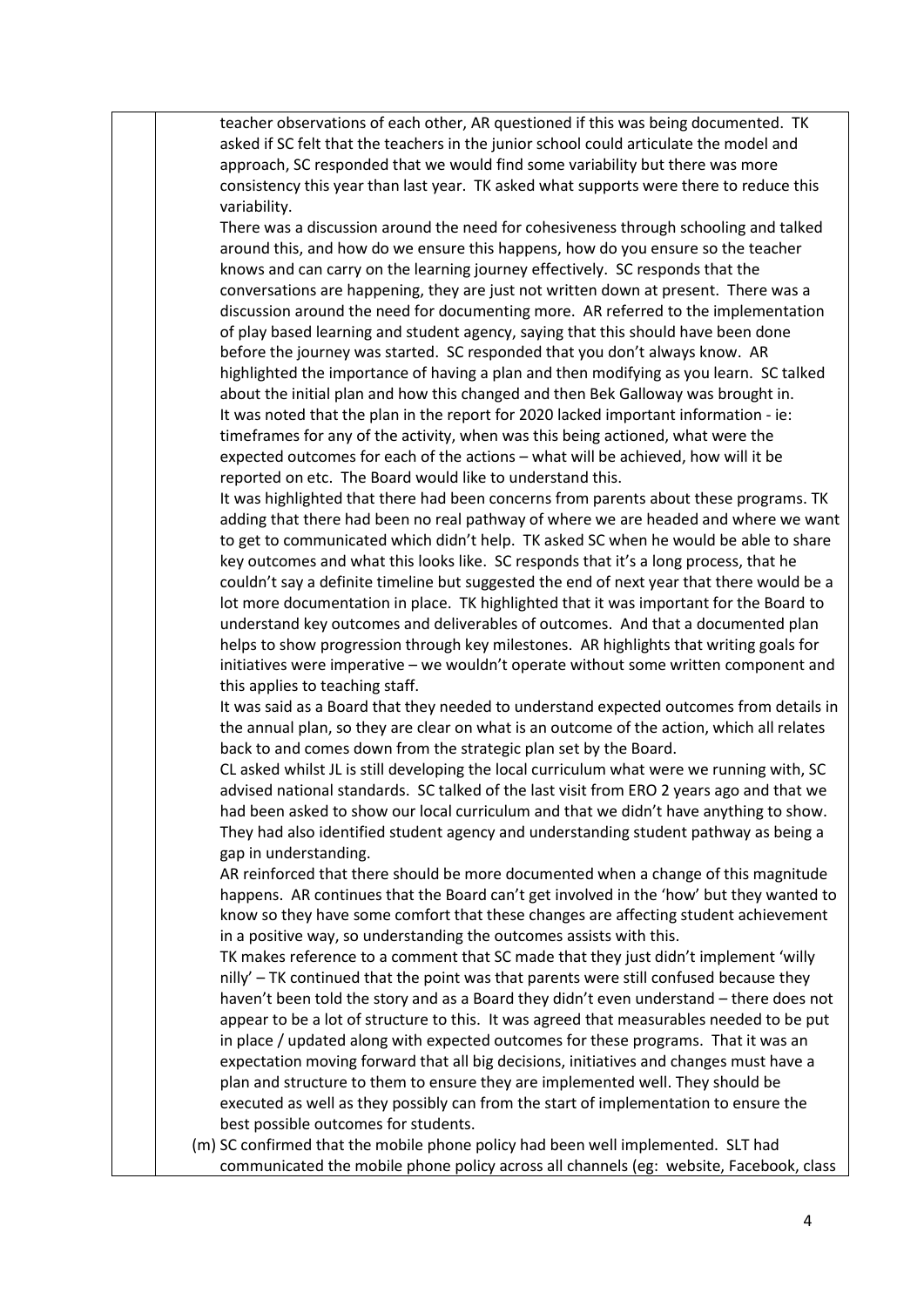dojo, newsletter, kamar notice). SC advised that there had been a question that had come up regarding the wording indicating that phones could not be used during school hours and where students were therefore using before school. SC commented that this had caused confusion, that it needed to be more specific as kids are good at finding loop holes. AR expressed disappointment that this needed to be clarified as the intention was made very clear with all involved when policy was discussed and set. There was a discussion around this and the intention of putting this policy in place. Wording was discussed and it was agreed to amend the words 'during school hours' to be 'any time before 3pm' to clarify for anyone confused. **MINUTE:** OAS Mobile phone policy (years 0 to 10 section) to be updated to read 'If a student is observed with a mobile phone any time before 3pm, the phone will be confiscated and the student must hand it to the staff member immediately when asked'. M. Aaron Reese S. Tina Klay AR asked SC to ensure this was communicated to SLT and staff asap. TK highlighted that this needed be communicated to the school community as per comms plan and should go in very first newsletter for 2020. (n) SC confirmed that there had been a boost to the health & safety budget for 2020.

- (o) SC advised that he would not be proceeding with the trial PLD proposal in 2020 which involved an early finish one day a week. SC said this was based on reflection after the last Board meeting and where the school was at with parent feedback. Instead they will do a trial after school and see if this is worth proceeding with this model.
- (p) SC confirmed that KF had was aware of what needed to be done around the compliance check of swimming pool before the pool is open for the season. SC advised he would be following up with KF to ensure this was all completed.
- **4.8** General
	- (a) Proposed OAS Strategic goals for 2020-2022 were discussed. AR gave an overview of the document and how it all flowed back to the Strategic Planning day ideas where parent, staff and student feedback were all taken on board. From here SC is to set the annual plan advising how they will achieve the strategic goals / priorities set by the Board. There was a discussion around progressing with a new vision statement and volunteers called for to form a group to work with SLT to come up with draft concepts. **RESOLUTION:** That the proposed OAS Strategic goals be approved. M. Tina Klay S. Chris Lees
	- (b) **RESOLUTION:** That an application be made to The Trusts Community Foundation for a grant of \$5000 inc GST, for accommodation costs for the school rowing team competing in the Maadi Cup in March 2020 (accommodation  $26<sup>th</sup>$  March to  $5<sup>th</sup>$  April 2020). M. Simon Craggs S. Tina Klay
	- (c) **RESOLUTION:** That an application be made to Pub Charity Limited for a grant of \$5000 inc GST), for accommodation costs for the school rowing team competing in the Maadi Cup in March 2020 (accommodation 26<sup>th</sup> March to 5<sup>th</sup> April 2020). M. Simon Craggs S. Rachel Hagan
	- (d) **RESOLUTION:** That an application be made to Grassroots Trusts for a grant of \$5000 inc GST), for accommodation costs for the school rowing team competing in the Maadi Cup in March 2020 (accommodation 26<sup>th</sup> March to 5<sup>th</sup> April 2020). M. Simon Craggs S. Owein Greaves
	- (e) **RESOLUTION:** That an application be made to The Southern Trust for a grant of \$5000 inc GST, for accommodation costs for the school rowing team competing in the Maadi Cup in March 2020 (accommodation 26th March to 5th April 2020).The Board authorise Stacey Ingram and Simon Craggs to apply on behalf of Onewhero Area School. M. Rachel Hagan S. Simon Craggs
	- (e) The annual provision of cyclical maintenance was reviewed. SC advised that he had checked this with the school's property consultant to ensure correct information. **RESOLUTION:** That the annual provision of cyclical maintenance presented is approved.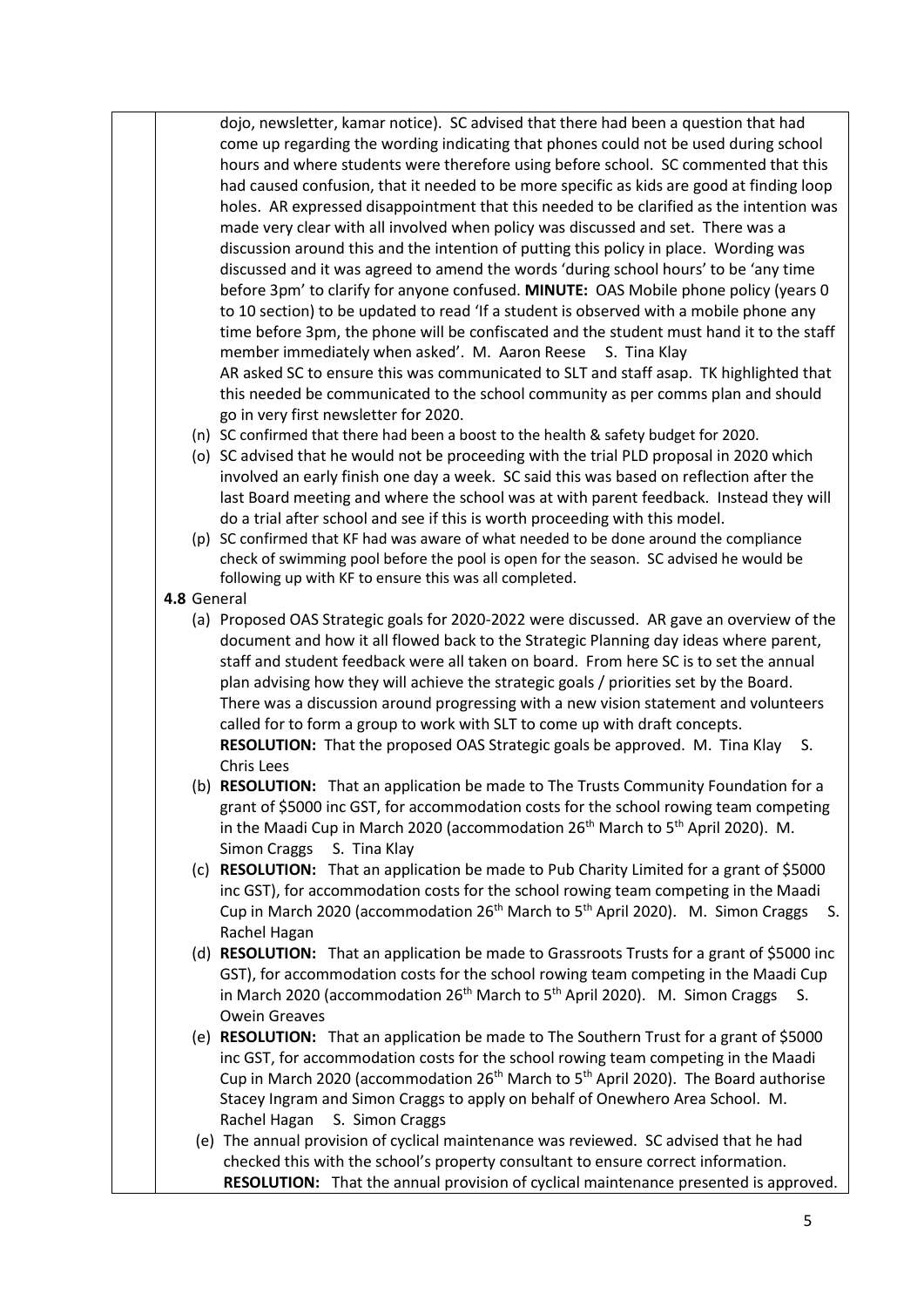|                         | M. Aaron Reese S. Simon Craggs.                                                                                                                                                            |
|-------------------------|--------------------------------------------------------------------------------------------------------------------------------------------------------------------------------------------|
|                         | (f) The stock take of the asset register was reviewed. SC advised that with the change of                                                                                                  |
|                         | accountant the maintenance of the register had improved significantly.                                                                                                                     |
|                         | RESOLUTION: That the stock take of the asset register presented is approved.                                                                                                               |
|                         | M. Tina Klay<br>S. Chris Lees                                                                                                                                                              |
|                         | (g) The Useful Life of Assets 2019 was reviewed.                                                                                                                                           |
|                         | RESOLUTION: That the Useful Life of Assets 2019 presented is approved.                                                                                                                     |
|                         | M. Rachel Hagan S. Simon Craggs.                                                                                                                                                           |
|                         | (h) AR gave an overview of the intention around 2020 board meetings and dates and that                                                                                                     |
|                         | he and SI were working through this. Meantime AR proposed to meet 6pm, 28 <sup>th</sup> January                                                                                            |
|                         | (extraordinary meeting) to review the draft annual plan, so this element along with the                                                                                                    |
|                         | vision is completed before the school year starts. At this meeting the officers would be                                                                                                   |
|                         | set, board meeting dates confirmed, with the main focus being on the annual plan. All                                                                                                      |
|                         | agreed and meeting day and time was confirmed.                                                                                                                                             |
| 5                       | <b>Strategic decisions</b>                                                                                                                                                                 |
|                         | Policy for review: Sun Protection. There was a brief discussion around who provided sunscreen                                                                                              |
|                         | during PE or lessons that involved being outside during summer period. It was clarified that the                                                                                           |
|                         | school did not provide this, that in general sunblock was provided by parents for their children's                                                                                         |
|                         | own use however the office did have sunscreen as an emergency backup. There were no further                                                                                                |
|                         | questions and no changes to the existing policy identified.                                                                                                                                |
| 6                       | <b>Strategic discussions</b>                                                                                                                                                               |
|                         | Principal's report was tabled. AR asked SC to cover off anything at risk of not being completed as                                                                                         |
|                         | planned. SC advised that there was nothing that had not already been discussed previously. OG                                                                                              |
|                         | asked SC if he had met with his SLT team to cover off the staff feedback/themes from the staff<br>survey. SC responded that he hadn't however they had a meeting/day coming up and that it |
|                         | would be part of that meeting. SC continued, however since the Strategic Planning day they had                                                                                             |
|                         | debriefed and put it in to perspective and were fine with it.                                                                                                                              |
|                         | SC advised that they were formalising a structured program for whanau time. That this will be                                                                                              |
|                         | completed at a TOD. SC talked through the past tutor teacher model versus the new proposed                                                                                                 |
|                         | model they were looking to move to. There was a discussion around this and that this would                                                                                                 |
|                         | provide students with someone to connect with and be the main point of contact for parents. AR                                                                                             |
|                         | advised that there had been feedback from parents around not being informed by staff about                                                                                                 |
|                         | incidents that have been entered in to kamar, that there has been no notification home. SC                                                                                                 |
|                         | advised that this should be happening. SC continues that parents can say that however he has                                                                                               |
|                         | seen consistency that this happens and that the culture was changing. There was further                                                                                                    |
|                         | discussion around behavior and contacting parents, communicating what is happening at school.                                                                                              |
|                         | That there was a need to set the expectation of who is doing what / reporting to parents.                                                                                                  |
|                         | A question was raised around the Wellbeing action 'Seek staff, student, whanau and community                                                                                               |
|                         | voice via hui and survey' and the lack of progression of this action reported for both term 3 and                                                                                          |
|                         | 4. SC advised he would look in to this.                                                                                                                                                    |
|                         | There was a discussion around the massive improvements identified in the years 3-10 PAT's                                                                                                  |
|                         | results for English, Mathematics and Science reported on. The results were phenomenal. It was                                                                                              |
|                         | asked if the Board could get an achievement data end of year report.                                                                                                                       |
|                         | SC talked about the recent activities in regard to the creation of Te Marautanga o Puaha o                                                                                                 |
|                         | Waikato, advising what a success this has been and a real positive to share.                                                                                                               |
| $\overline{\mathbf{z}}$ | In committee and Personnel - 8:45pm to 9:35pm                                                                                                                                              |
|                         | In accordance with the provisions of Section 48 (1) of the Local Government Information and                                                                                                |
|                         | Meeting Act of 1987, it was moved for reasons of confidentiality that the meeting move into                                                                                                |
|                         | committee to discuss various matters. After discussion it was proposed that the meeting move                                                                                               |
|                         | out of committee, as per the provisions of Section 48 (1) (a) of the Local Government Information                                                                                          |
|                         | and Meeting Act of 1987.                                                                                                                                                                   |